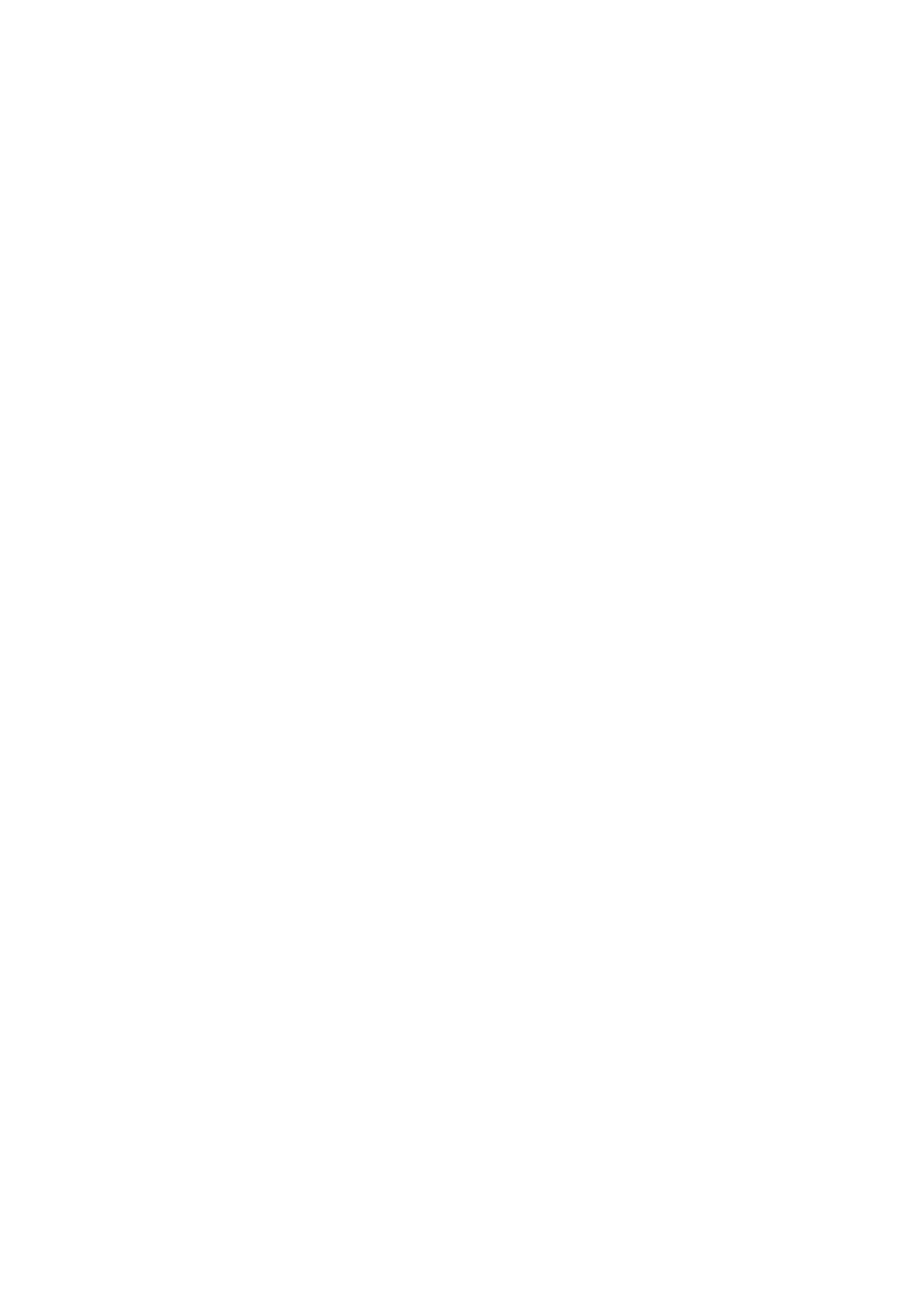## **General information**

| <b>OBJECTIVES</b>                 | Practising microsurgical lateral skull<br>base procedures on specially<br>prepared cadavers<br>(one specimen for 2 participants)<br>3D video presentation of anatomy<br>and surgical procedures<br><b>Discussion</b> |                                                                     |
|-----------------------------------|----------------------------------------------------------------------------------------------------------------------------------------------------------------------------------------------------------------------|---------------------------------------------------------------------|
| <b>COURSE</b><br><b>DIRECTORS</b> | Th. Linder, Lucerne<br>A. Huber, Zürich                                                                                                                                                                              |                                                                     |
| <b>INSTRUCTORS</b>                | <b>ENT</b><br>A. Ataide<br>M. Falcioni<br>G. Feng<br>P. Kwok<br>S. Mulazimoglu<br>M. Szymanski                                                                                                                       | (Brasil)<br>(Italy)<br>(China)<br>(Germany)<br>(Turkey)<br>(Poland) |
| <b>GUEST LECTURER</b>             | C. Serra (Neurosurgeon)                                                                                                                                                                                              | (Switzerland)                                                       |
| <b>ANATOMY</b>                    | O. Ullrich (Head of Anatomy Dept.)<br>G. Colacicco                                                                                                                                                                   |                                                                     |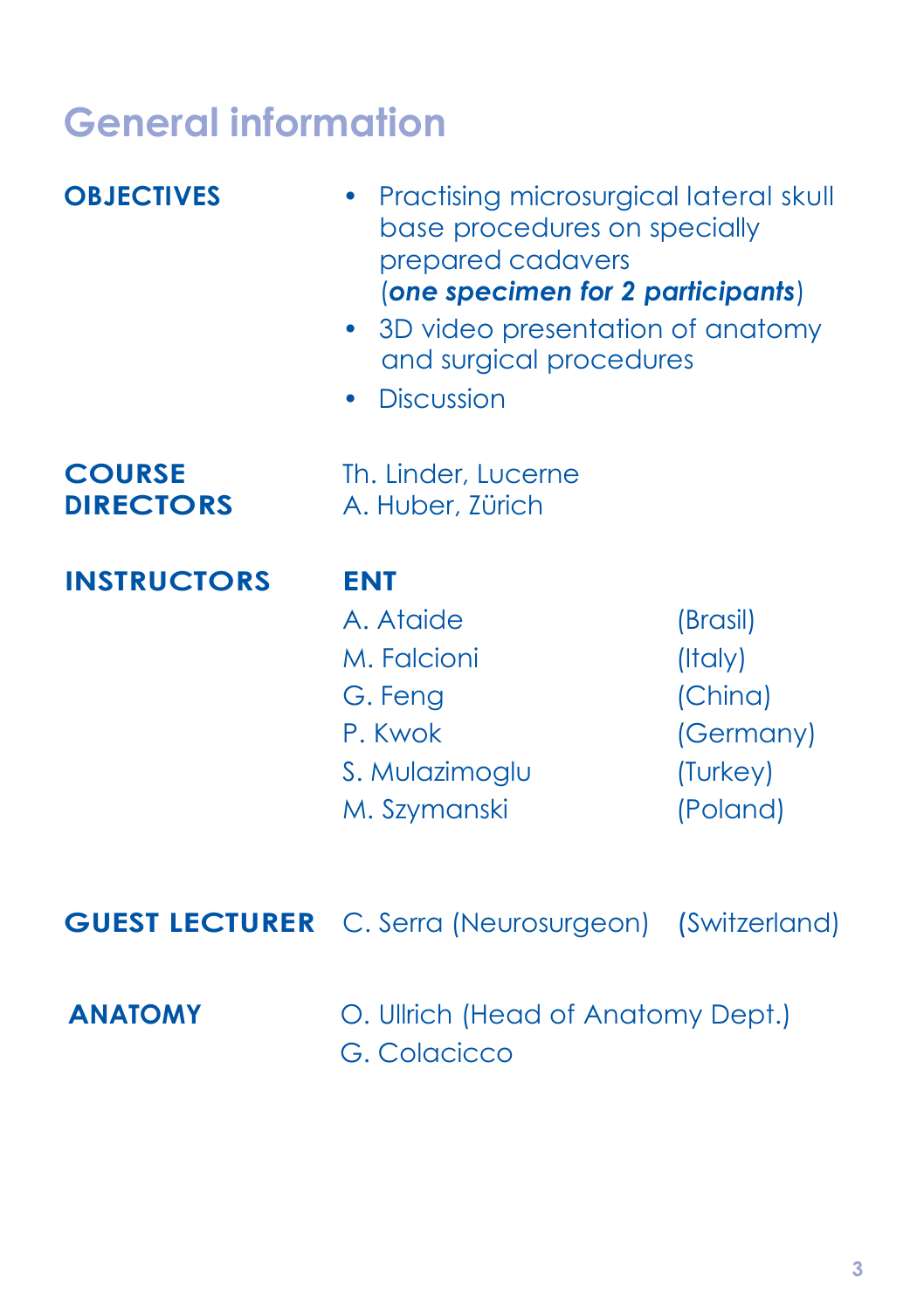# **ASSISTANCE**

**TECHNICAL** S. Pilz (Anatomy)

**INSTRUMENTATION** Monika Molisak, Johanna Thomanek, Doris Baaaenstoss (Lucerne)

**AUDIO-VISUAL** N. De Min (Lucerne)

#### **EQUIPMENT**

Instruments: KARL STORZ GmbH & Co. KG, Tuttlingen (D) Drills: Bien-Air Surgery SA, Biel (CH) Microscopes: Leica Microsystems, Heerbrugg (CH) Carl Zeiss AG, Feldback (CH) RobiticScope BHS Technologies GmbH (A) Stöckli Medical (CH) Suction-Irrigation: M. Stäubli, Horgen (CH)

**COURSE LOCATION**Anatomy Department University Zurich-Irchel Winterthurerstr. 190 8057 Zurich (CH)

> Tram No. 9, 10: Irchel Tram No. 7, 14: Milchbuck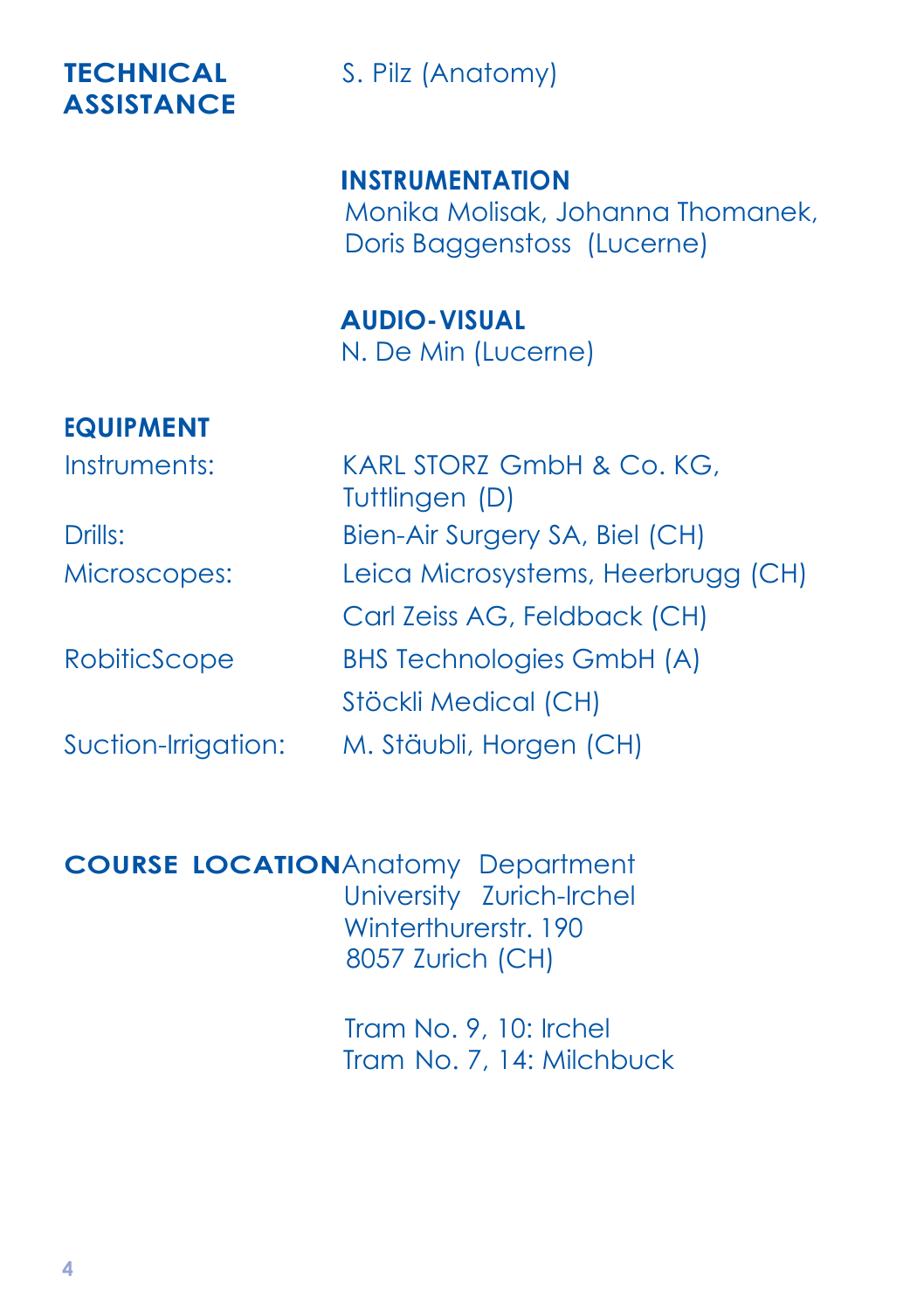| <b>COURSE OFFICE</b>                                   | Mrs. C. Bütler and Mrs. J. Spyra                            |  |
|--------------------------------------------------------|-------------------------------------------------------------|--|
|                                                        | Course telephone: $+41$ (0)44 635 42 00 (during the course) |  |
| E-mail (prior to course): Julia.Spyra@spyrapartners.ch |                                                             |  |
|                                                        |                                                             |  |
| <b>INFORMATION</b><br>Web:                             | www.fimf.ch/activities                                      |  |

#### **HOTEL RESERVATION** Zurich tourist Office

| Suggested Hotel: | Leonardo Hotel Rigihof<br>Universitätsstrasse 101 |
|------------------|---------------------------------------------------|
|                  | 8006 Zürich                                       |
| Telephone:       | +41 (0) 44 360 12 00                              |
| E-mail:          | info.zurich@leonardo-hotels.com                   |
| Web:             | www.leonardo-hotels.de                            |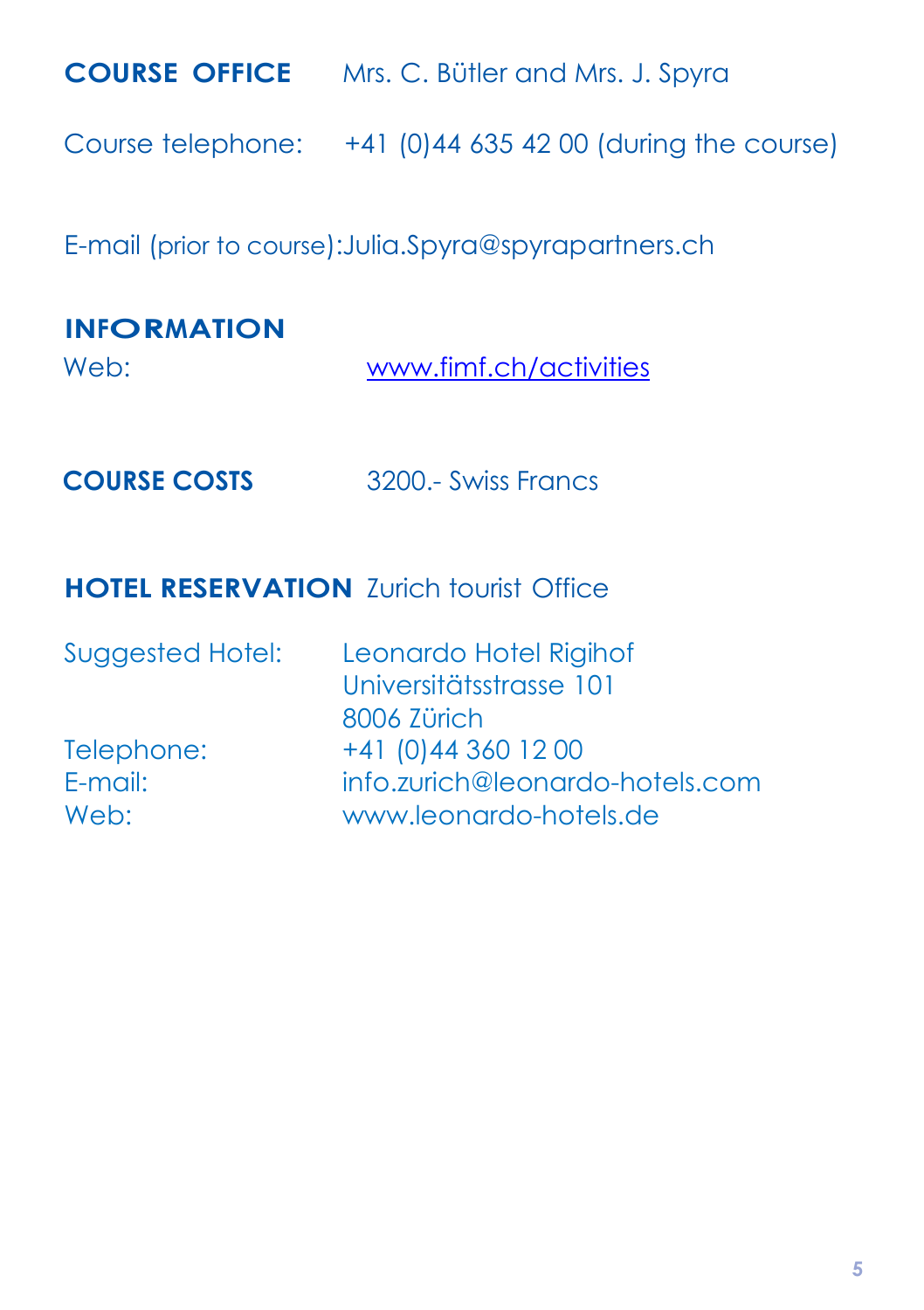## **Sponsors**

KARL STORZ GmbH & Co KG Tuttlingen/Germany

Leica Microsystems Heerbrugg / Switzerland

Bien-Air Surgery SA Biel / Switzerland

M. Stäubli Horgen / Switzerland

Cochlear Company Switzerland

MED-EL Austria

InnoForce Creative Solutions **Liechtenstein** 

Amplifon AG,

Baar, Switzerland

Novimed AG Dietikon, Switzerland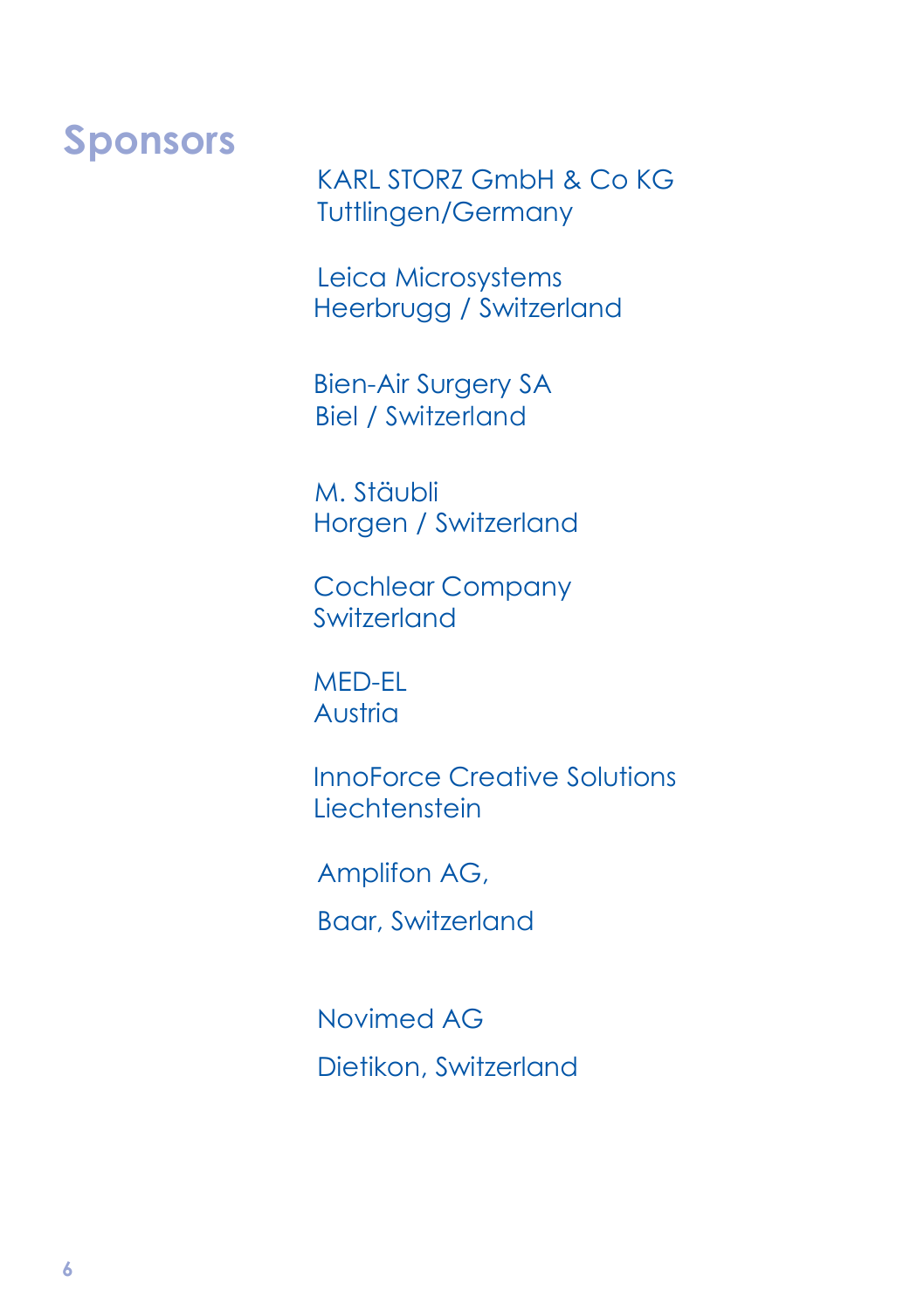|       | PROGRAM Saturday, July 23rd, 2022                                                                            |
|-------|--------------------------------------------------------------------------------------------------------------|
| 08:00 | Registration<br>(Anatomy Department University Zurich-Irchel,<br>Winterthurerstr. 190, 8057 Zurich: see map) |
| 08:15 | <b>Lateral Skull Base Surgery: An Overview</b>                                                               |
|       | <b>Subtotal Petrosectomy</b><br>Introduction and 3D video                                                    |
| 09:30 | <b>Dissection (right side)</b>                                                                               |
| 12:30 | Lunch (provided)                                                                                             |
| 13:45 | Infratemporal Fossa Approach Type A<br>Introduction and 3D video                                             |
| 14:30 | <b>Dissection (right side)</b>                                                                               |
| 17:00 | Discussion and surgical 3D video                                                                             |
| 18:00 | End of the day                                                                                               |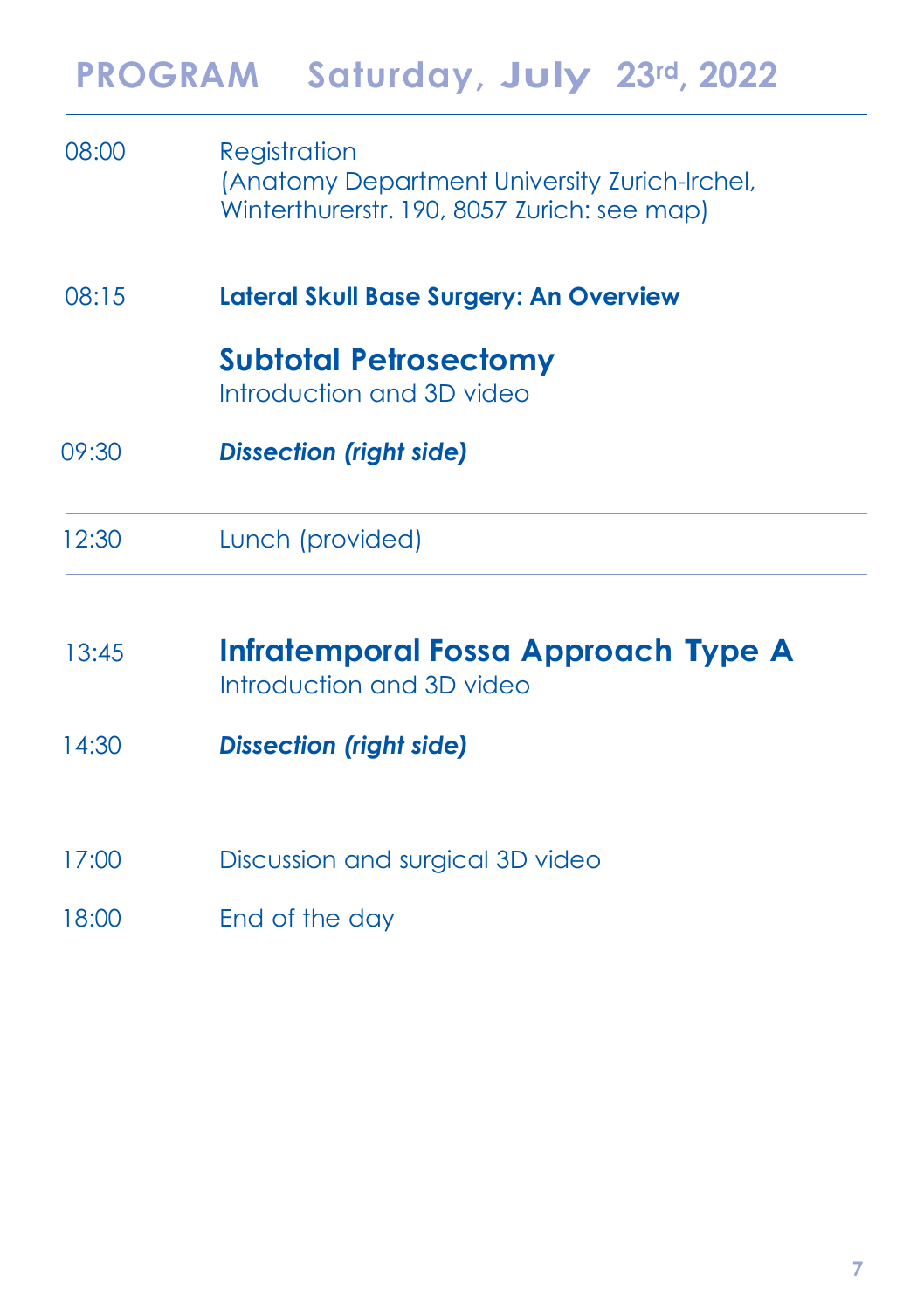#### **Infratemporal Fossa Approach Type A (cont.)**

- 08:30 Overview on Paragangliomas
- 09:15 Introduction and 3D video

*Dissection (right side)*

#### **Infratemporal Fossa Approach Type B**

13:30 **Anatomy** of the Bony Skull Base G. Colaciccio

Introduction and 3D video

- 14:30 *Dissection (right side)*
- 16:00 **Interdisziplinary management of lateral skull base tumors** C. Serra
- 17:00 Discussion and surgical videos
- 18:00 End of the day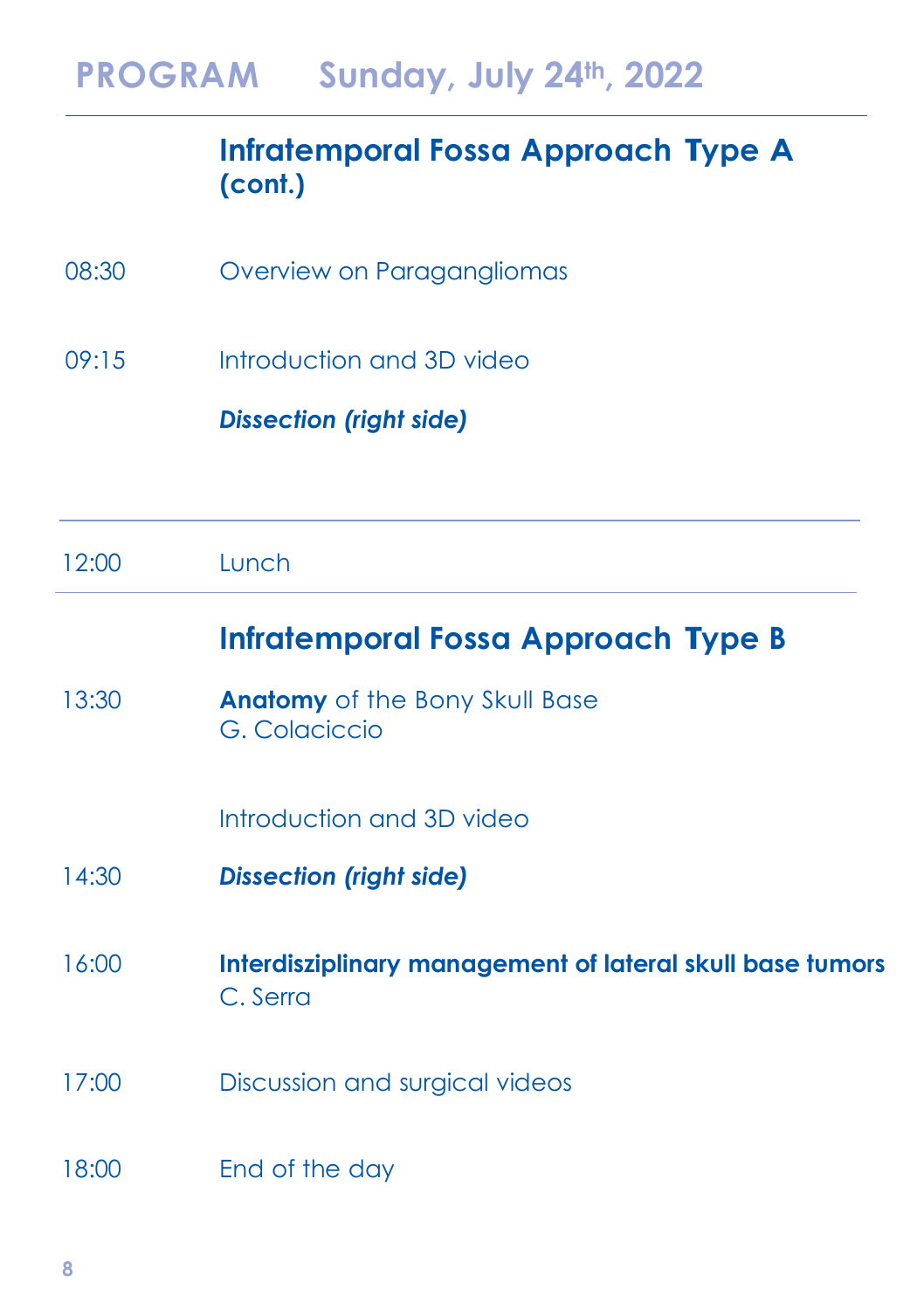## **Infratemporal Fossa Approach Type C**

| 08:30              | Introduction                                                                                   |
|--------------------|------------------------------------------------------------------------------------------------|
| 09:00              | <b>Anatomical Demonstration:</b><br>Pterygo-palatine & infratemporal Fossa,<br>Cavernous sinus |
| 09:45              | Introduction and 3D video<br><b>Dissection (right side; cont.)</b>                             |
| 12:30              | Lunch and Case Discussion                                                                      |
| 13:30              | <b>Transtemporal Supralabyrinthine Approach</b><br>(Middle Cranial Fossa)                      |
| 14:00              | Introduction and 3D video                                                                      |
|                    | <b>Dissection (left side)</b>                                                                  |
| 17:00              | Discussion and surgical videos                                                                 |
| 18:00              | End of the day                                                                                 |
| $19:30 -$<br>22:30 | <b>Course Dinner</b> (provided)<br>«Zunfthaus zur Zimmerleuten»<br>Limmatquai 40, 8001 Zürich  |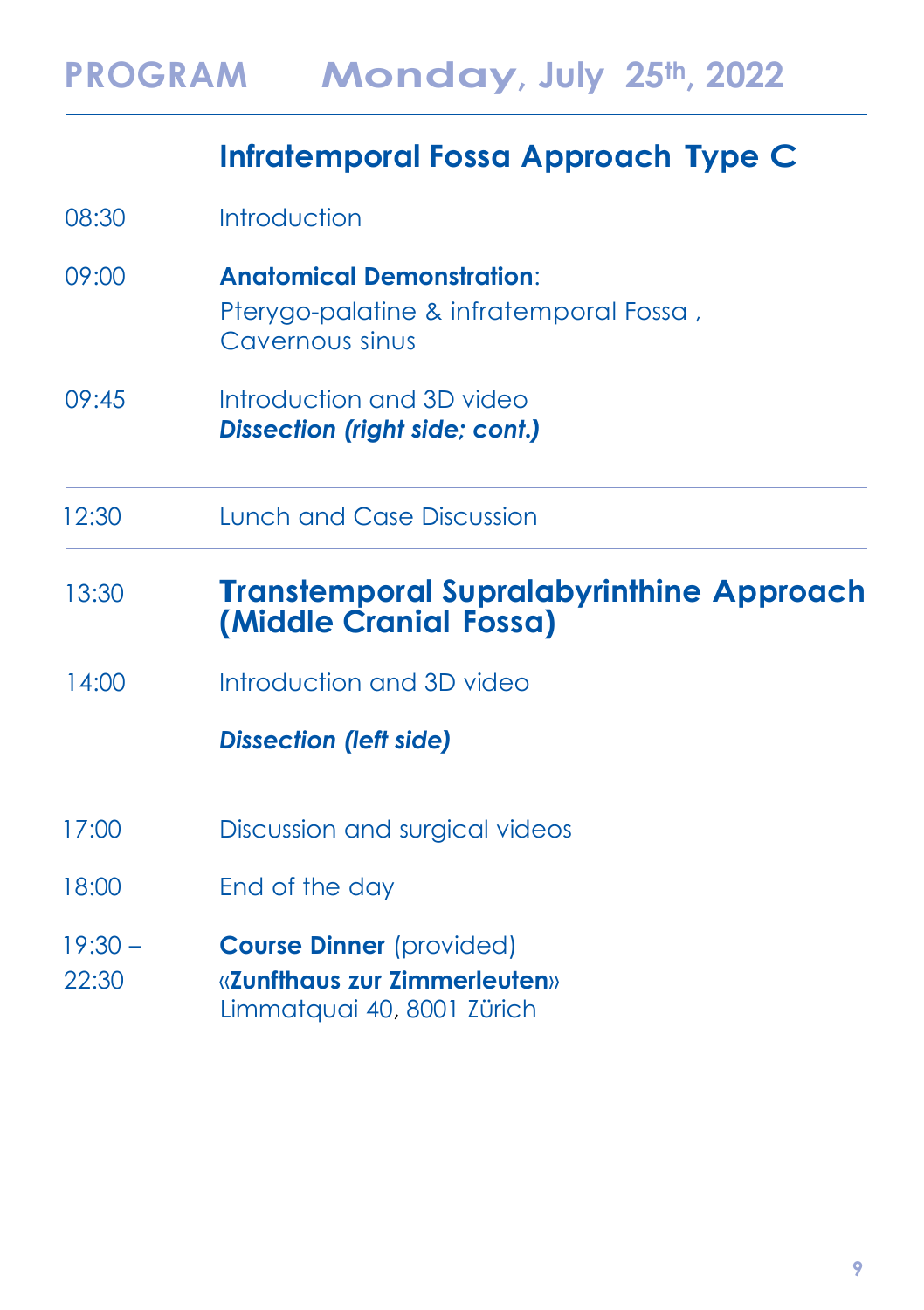### **Translabyrinthine and Transotic Approach**

- 08:30 Introduction and 3D video
- 09:30 *Dissection (left side)*
- 12:30 *Lunch*

## **Retrosigmoid and Suboccipital Approach**

- 14:00 Introduction
- 14:30 *Dissection (right side)*
- 16:00 Discussion and surgical 3D video
- 17:00 End of the Course